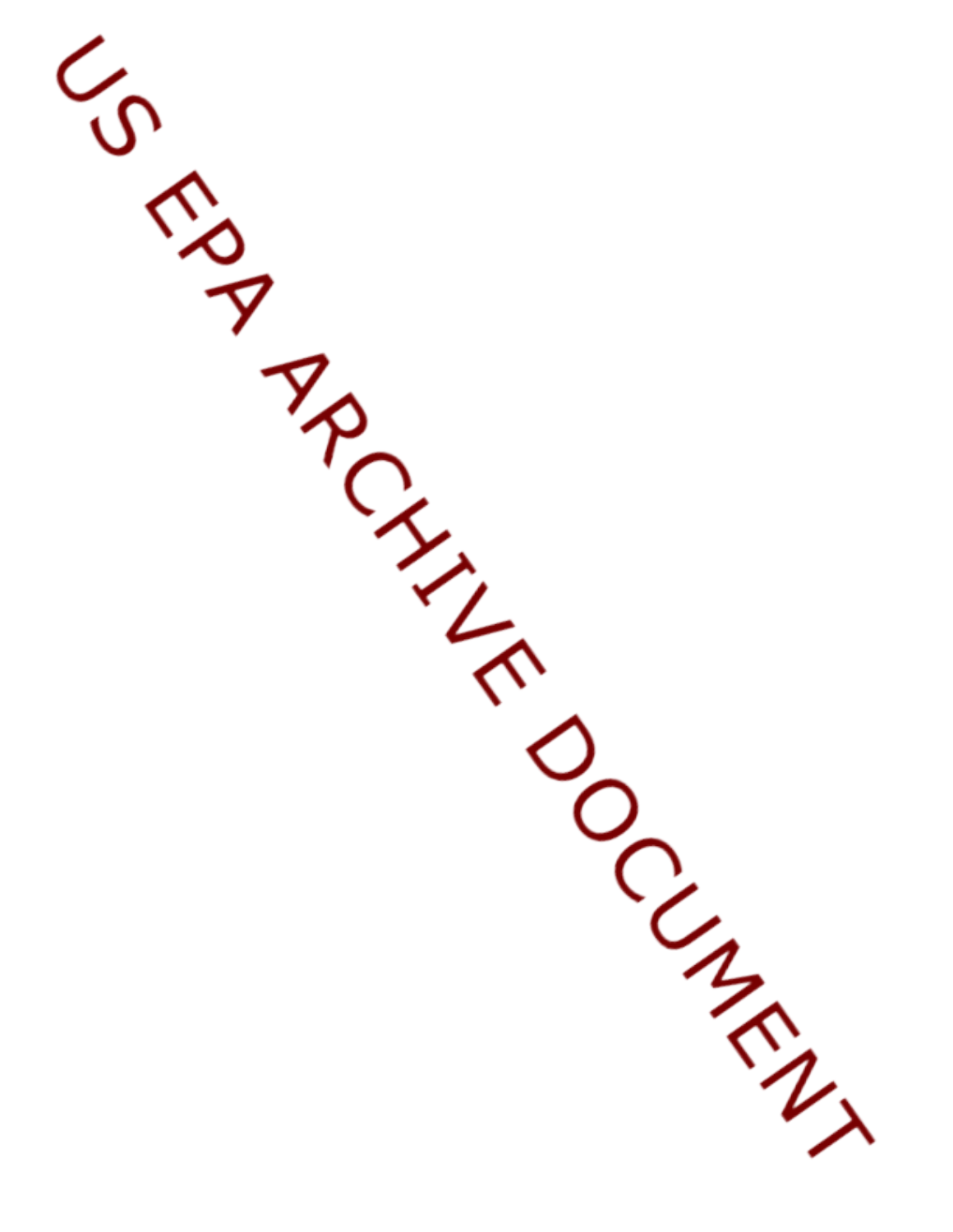

## **List of Attendees**

Stephanie Abromaitis California Department of Public Health 580 Marina Bay Parkway G-164 Richmond, CA 94801

Elena Alexandrova Bureau of Environmental and Coastal Quality P.O. Box 501304 CK Saipan Saipan, MP 96950

Valerie Alley Mississippi Department of Environmental Quality 515 East Amite Street Jackson, MS 39201

Emelie Andersson University of North Carolina, Chapel Hill 3431 Arendell Street Morehead City, NC 28557

Yaping Ao U.S. Food and Drug Administration 5100 Paint Branch Parkway College Park, MD 20740

Michael Archer Nebraska Department of Environmental Quality 1200 North Street Suite 400 P.O. Box 98922 Lincoln, NE 68509

Asli Aslan Georgia Southern University 501 Forest Drive Hendricks Hall Room 2027 Statesboro, GA 30458

Liemin Au UES, Inc. 4401 Dayton-Xenia Road Dayton, OH 45432

Stephenie Ayala Puerto Rico Environmental Quality Board P.O. Box 11488 San Juan, PR 00910

Vince Bacalan U.S. Environmental Protection Agency 223 East Street, NE Washington, DC 20002

John Backus Maryland Department of the Environment 1800 Washington Boulevard Baltimore, MD 21230

Dustin Bambic Paradigm Environmental 377 St Andrews Drive Franklin, TN 37069

Shari Barash U.S. Environmental Protection Agency 1301 Constitution Avenue, NW Washington, DC 20460

Danny Barker Hampton Roads Sanitation District 1434 Air Rail Avenue Virginia Beach, VA 23455

Elizabeth Behl U.S. Environmental Protection Agency 1200 Pennsylvania Avenue, N. W. Washington, DC 20460

Kathleen Bell University of Maine 5782 Winslow Hall Orono, ME 04469

Kent Bernier U.S. Virgin Islands Department of Planning and Natural Resources

Denene Blackwood University of North Carolina, Chapel Hill 3431 Arendell Street Morehead City, NC 28557

Manja Blazer IDEXX 5367 Lake Normandy Court Fairfax, VA 22030

Alexandria Boehm Stanford University 473 Via Ortega Mail Code: 4020 Stanford, CA 94305

Tracy Bone U.S. Environmental Protection Agency 1401 Pennsylvania Avenue Washington, DC 20460

Michael Bott Delaware Department of Natural Resources and Environmental Control 100 W. Water Street Suite 10 B Dover, DE 19904

Andrea Bourgeois-Calvin Lake Pontchartrain Basin Foundation 2045 Lakeshore Drive Metairie, LA 70122

Nick Brakband Los Angeles County 5050 Commerce Drive Baldwin Park, CA 91706

João Brandão National Institute of Health Department of Environmental Health - Water and Soil Unit Avenida Padre Cruz Lisboa, Portugal 1416-019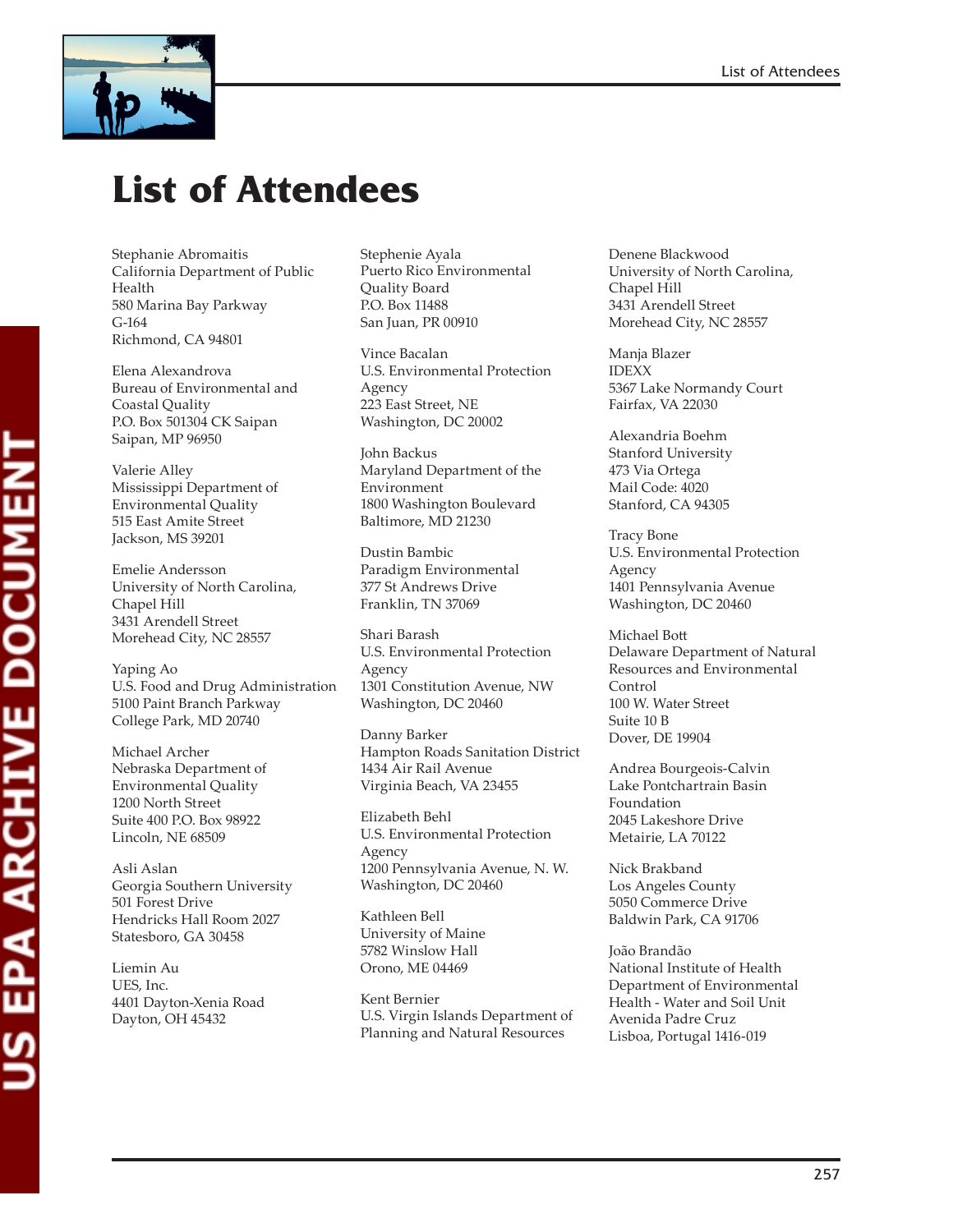

Shannon Briggs Michigan Department of Environmental Quality 525 West Allegan Street Lansing, MI 48909

Chad Brown Washington State Department of Ecology P.O. Box 47600 Olympia, WA 98504

Erin Bryan-Millush North Carolina Department of Environmental Quality P.O. Box 769 Morehead City, NC 28584

Erick Burres California State Water Resources Control Board 320 West 4th Street Suite 200 Los Angeles, CA 90013

Michelle Caldwell Indiana Department of Environmental Management 330 W. US HWY 30 Valparaiso, IN 46385

Annalaura Carducci University of Pisa Via S. Zeno 35-39 Pisa, Italy I-56127

Sonya Carlson New Hampshire Department of Environmental Services 29 Hazen Drive Concord, NH 03301

Michael Celona Massachusetts Department of Public Health 250 Washington Street 7th Floor Boston, MA 02108

Elizabeth Cheney Georgia Department of Natural Resources Coastal Resources Division One Conservation Way Brunswick, GA 31520

Tara Chetock Oregon Health Authority 800 NE Oregon Street Suite 640 Portland, OR 97209

Melody Chimahusky Mississippi Department of Environmental Quality 515 East Amite Street Jackson, MS 39201

Samuel Choi Orange County Sanitation District 10844 Ellis Avenue Fountain Valley, CA 92708

Stewart Chute Connecticut Department of Public Health 410 Capitol Avenue Hartford, CT 06134

Mark Citriglia Northeast Ohio Regional Sewer District 4747 East 49th Street Cuyahoga Heights, OH 44125

Mary Clifton Ohio Department of Health 35 East Chestnut Street Columbus, OH 43215

Jack Colford, Jr. University of California, Berkeley 101 Haviland Hall Berkeley, CA 94110

Judy Comley 1518 Piper Dunes Place Amelia Island, FL 32034

Octavia Conerly U.S. Environmental Protection Agency 1200 Pennsylvania Avenue, NW Mail Code: 4301T, EPA Connecting Wing, 5th floor Room 5231H Washington, DC 20460

Robert Cook U.S. Environmental Protection Agency, Region 6 1445 Ross Avenue Dallas, TX 75202

Emily Cotton Mississippi Department of Environmental Quality 1141 Bayview Avenue Suite 208 Biloxi, MS 39530

James Courtney University of California, Davis 3465 Riverview Drive Redding, CA 96001

Curtis Cude Oregon Public Health Division 800 NE Oregon Street Suite 640 Portland, OR 97232

Mike Cyterski U.S. Environmental Protection Agency National Exposure Research Laboratory Ecosystems Research Division 960 College Station Road Athens, GA 30605

Craig Davis Texas General Land Office 1700 North Congress Avenue Room 335 Austin, TX 78701

David Deardorff Abraxis, LLC 124 Railroad Drive Warminster, PA 18974

Stephanie DeFlorio-Barker U.S. Environmental Protection Agency MD 58C Research Triangle Park, NC 27711

Karen Della Torre Westat 1600 Research Boulevard Rockville, MD 20850

Zhiqiang Deng Louisiana State University Baton Rouge, LA 70803-6405

Mara Dias Surfrider Foundation 11 Ganley Lane East Hampton, NY 11937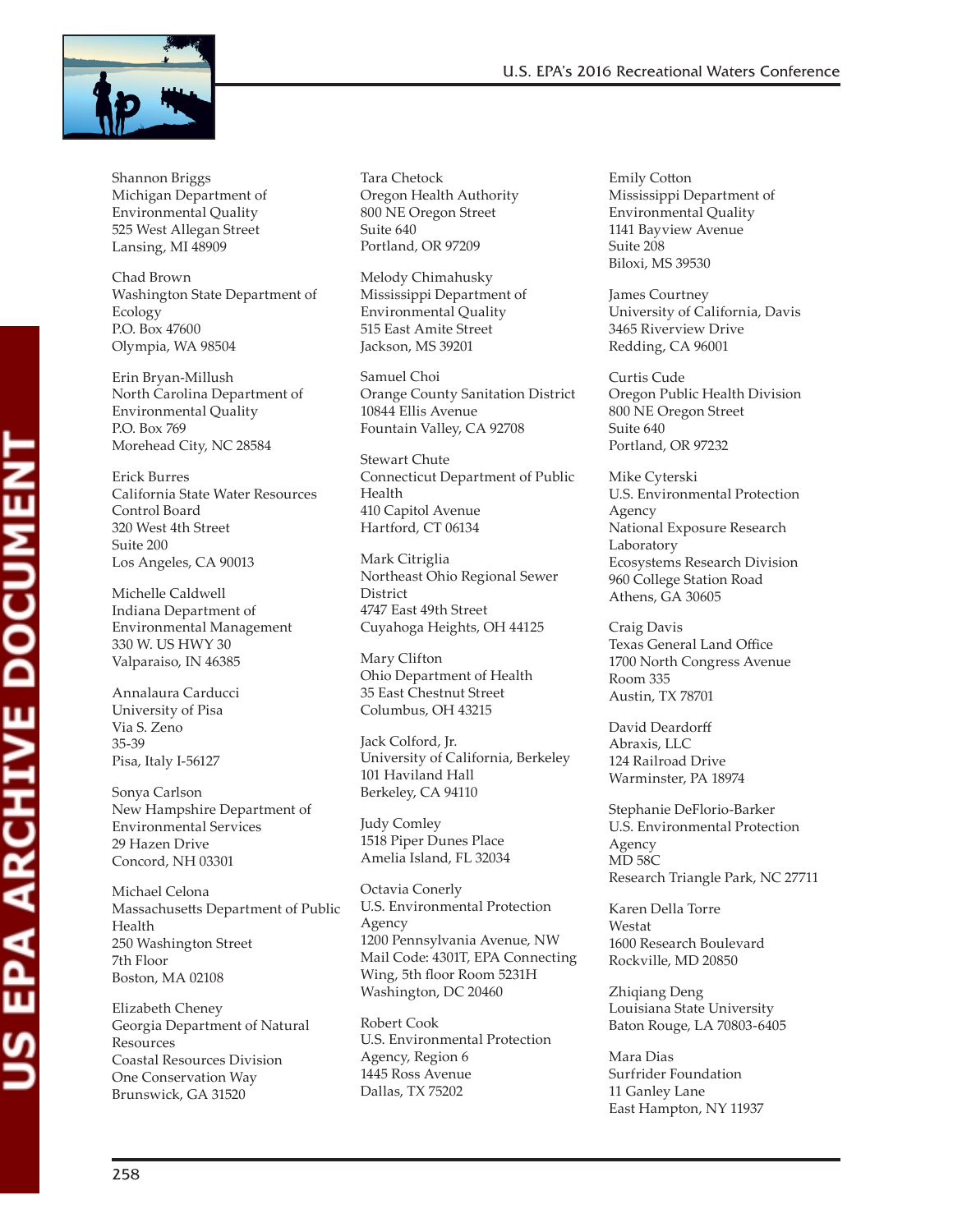

Courtney Dickenson U.S. Virgin Islands Department of Planning & Natural Resources, Department of Environmental Protection #45 Mars Hill Frederiksted, VI 00840

Jordan Dieckman Wisconsin Department of Health Services 1 W. Wilson Street Madison, WI 53703

Ken Diercouff Corpus Christi-Nueces County Public Health District Laboratory Division 1702 Horne Road Corpus Christi, TX 78416

Danny Doan City & County of Honolulu 1000 Uluohia Street Suite 303 Kapolei, HI 96707

Samuel Dorevitch University of Illinois at Chicago UIC School of Public Health 212 Chicago, IL 60612

Irena Draksic Massachusetts Department of Public Health Bureau of Environmental Health 250 Washington Street 7th Floor Boston, MA 02108

Al Dufour U.S. Environmental Protection Agency 26 West Martin Luther King Drive Cincinnati, OH 45268

Charles Dujardin Great Lakes Environmental Center 26 Dana Road West Caldwell, NJ 07006

Darcy Ebentier Amec Foster Wheeler E&I 9177 Sky Park Court San Diego, CA 92123

Thomas Edge Environment Canada 867 Lakeshore Road Burlington, ON L7R 4A6

Sorina Eftim ICF International

Catherine Elliott Harris County Flood Control **District** 9900 Northwest Freeway Houston, TX 77092

Ayse Ercumen University of California, Berkeley 50 University Hall Berkeley, CA 94720

Chelsey Erickson Erie County Department of Health 606 West 2nd Street Erie, PA 16507

Deondrea Evans Los Angeles County 5050 Commerce Drive Baldwin Park, CA 91706

Ryan Farlow Louisiana Department of Health & Hospitals 628 North 4th Street P.O. Box 4489 Baton Rouge, LA 70821

Emily Federer Port of New Orleans 1350 Port of New Orleans Place New Orleans, LA 70130

Evelyn Figueroa Puerto Rico Environmental Quality Board P.O. Box 11488 San Juan, PR 00910

Jay Fleisher Nova Southeastern University College of Medicine 3200 South University Drive Davie, FL 33324

Terrence Fleming U.S. Environmental Protection Agency, Region 9 75 Hawthorne San Francisco, CA 94105

Samantha Fontenelle U.S. Environmental Protection Agency 1200 Pennsylvania Avenue, NW WJC-West, Mail Code: 4305T Washington, DC 20460

Bess Foret Lafayette Consolidated Government 15151 East University Lafayette, LA 70502

Andrew Frierdich Illinois Department of Public Health 525 West Jefferson Street Springfield, IL 62761

Stefanie Gera Tetra Tech, Inc. 10306 Eaton Place Suite 340 Fairfax, VA 22030

Ellen Gilinsky U.S. Environmental Protection Agency 1200 Pennsylvania Avenue, NW Washington, DC 20004

Raul Gonzalez Hampton Roads Sanitation District 1434 Air Rail Avenue Virginia Beach, VA 23455

Ibrahim Goodwin U.S. Environmental Protection Agency 1301 Constitution Avenue, NW 6105BB EPA East Washington, DC 20460

Matthew Graul East Bay Regional Park District 2950 Peralta Oaks Court Oakland, CA 94605

David Graves South Carolina Department of Health & Environmental Control 2600 Bull Street Columbia, LA 29201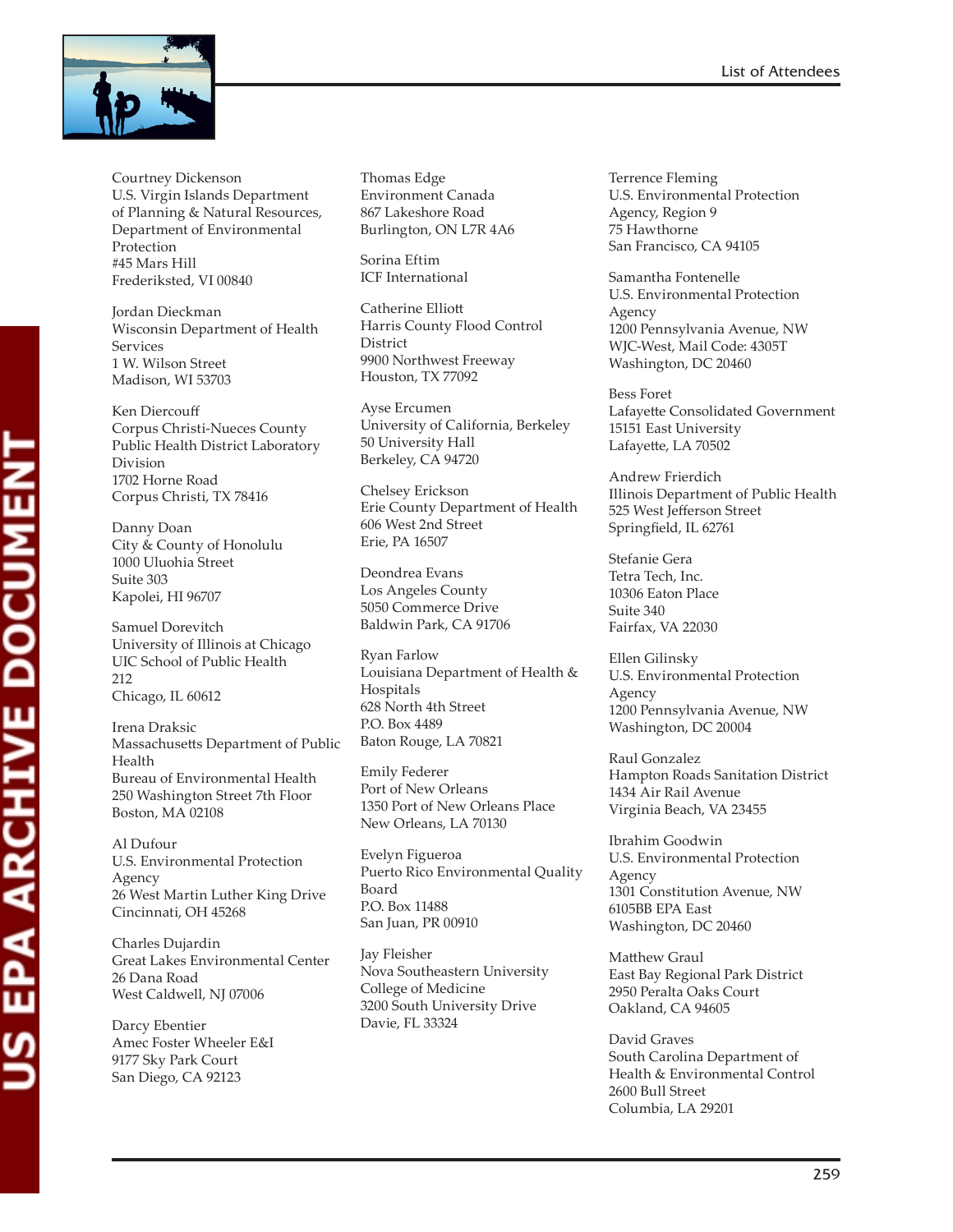

Rick Greene U.S. Environmental Protection Agency 1 Sabine Island Drive Gulf Breeze, FL 32561

Jason Gregory Los Angeles County Sanitation **Districts** 24501 South Figueroa Street Carson, CA 90745

Stephanie Gretsch Minnesota Department of Health 625 Robert Street North P.O. Box 64975 St. Paul, MN 55164

Leslie Griffin Heal the Bay 1444 9th Street Santa Monica, CA 90401

John Griffith Southern California Coastal Water Research Project 3535 Harbor Boulevard Suite 110 Costa Mesa, CA 92626

Alicia Grimaldi U.S. Environmental Protection Agency 5 Post Office Square Suite 100 OEP06-1 Boston, MA 02109

Ann Grimm U.S. Environmental Protection Agency 26 West Martin Luther King Drive Cincinnati, OH 45268

Jeff Gutierrez AbTech Industries 4110 N. Scottsdale Road Suite 235 Scottsdale, AZ 85251

Joseph Guzman Orange County Public Health Laboratory 600 Shellmaker Road Building A Newport Beach, CA 92660

Cindy Hakala Minnesota Department of Health 11 East Superior Street Suite 290 Duluth, MN 55802

Denise Hakowski U.S. Environmental Protection Agency, Region 3 1650 Arch Street Philadelphia, PA 19103

Hillary Halderman San Antonio River Authority 600 East Euclid San Antonio, TX 78283

Joel Hansel U.S. Environmental Protection Agency, Region 4 61 Forsyth Street, SW 15th Floor Atlanta, GA 30303

Valerie J. Harwood University of South Florida Tampa, FL 33620

Janet Hashimoto U.S. Environmental Protection Agency, Region 9 75 Hawthorne Street WTR-2-1 San Francisco, CA 94105

Rachel Hauge U.S. Environmental Protection Agency

Richard Haugland U.S. Environmental Protection Agency 26 West Martin Luther King Drive Cincinnati, OH 45268

Elizabeth D. Hilborn U.S. Environmental Protection Agency MD 58A Research Triangle Park, NC 27711

Al Hindrichs Louisiana Department of Environmental Quality

Sara Hisel-McCoy U.S. Environmental Protection Agency 1200 Pennsylvania Avenue, NW Washington, DC 20460

Chris Hornback National Association of Clean Water Agencies (NACWA) 1816 Jefferson Place, NW Washington, DC 20036

Li Huang New York City Department of Health and Mental Hygiene 42-09 28th Street Queens, NY 11101

Edward Hudgens U.S. Environmental Protection Agency Mail Drop 58C Research Triangle Park, NC 27711

Audrey Ichida ICF International 9300 Lee Highway Fairfax, VA 22031

Sunny Jiang University of California, Irvine 844 E Engineering Tower Irvine, CA 92617

Kaedra Jones ICF International 9300 Lee Highway Fairfax, VA 22031

Keri Kaczor University of Maine Cooperative Extension/Maine Sea Grant 377 Manktown Road Waldoboro, ME 04572

Abigail Kaminski University of Maine 5782 Winslow Hall Room 206 Orono, ME 04469

Cathy Kelty U.S. Environmental Protection Agency 26 West Martin Luther King Drive MS 681 Cincinnati, OH 45268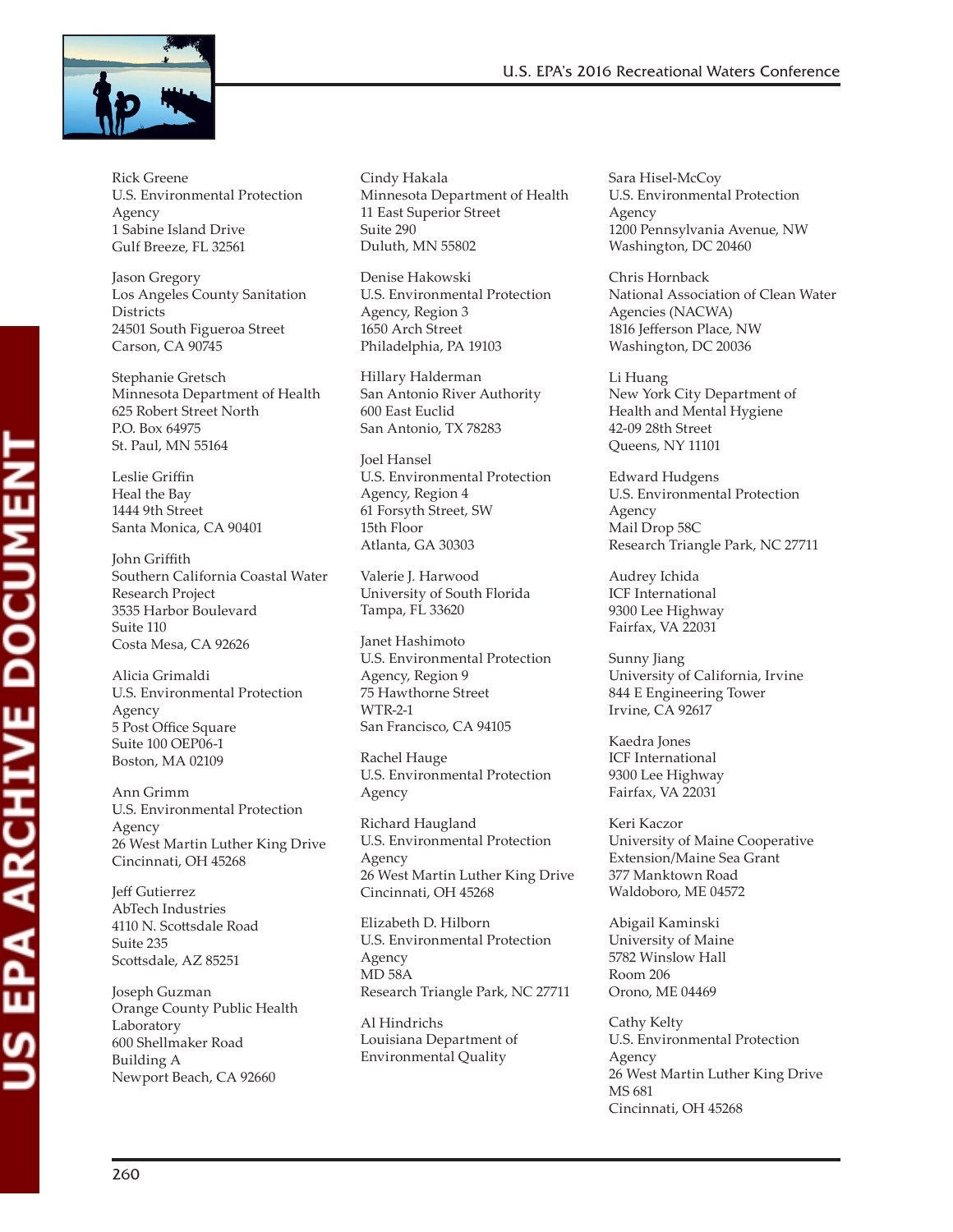

Vanna Kho City of Long Beach, Department of Health and Human Services 2525 Grand Avenue Suite 220 Long Beach, CA 90815

Minji Kim University of California, Davis One Shields Avenue 2001 Ghausi Hall

Julie Kinzelman City of Racine Health Department 730 Washington Avenue Racine, WI 53403

Marek Kirs University of Hawaii 2540 Dole Street Holmes Hall 283 Honolulu, HI 96822

Greg Kleinheinz University of Wisconsin, Oshkosh ERIC Lab 800 Algoma Boulevard Oshkosh, WI 54901

Asja Korajkic U.S. Environmental Protection Agency 26 West Martin Luther King Drive Cincinnati, OH 45268

Bill Kramer U.S. Environmental Protection Agency 1200 Pennsylvania Avenue, NW Washington, DC 20460

Wataru Kumagai Hawaii Department of Health 919 Ala Moana Boulevard, #301 Honolulu, HI 96814

Mauricio Larenas Source Molecular Corporation 4985 SW 74th Court Miami, FL 33155

Lisa Larimer U.S. Environmental Protection Agency 1200 Pennsylvania Avenue, NW Mail Code: 4305T Washington, DC 20460

Lance Larson Natural Resources Defense Council 1152 15th Street, NW Suite 300 Washington, DC 20005

Kellen Lauer Environmental Business Specialists 1930 Surgi Drive Mandeville, LA 70448

Ann Lavaty U.S. Environmental Protection Agency, Region 7 11201 Renner Boulevard Lenexa, KS 66219

Katherine Lavelle Texas Commission on Environmental Quality 12100 Park 35 Circle Building B Austin, TX 78753

Jiyoung Lee Ohio State University 1841 Neil Avenue 406 Cunz Hall Columbus, OH 43210

Chris Lemaire Louisiana Department of Health & Hospitals 628 North 4th Street P.O. Box 4489 Baton Rouge, LA 70821

Anna Maria Leon Guerrero Guam Environmental Protection Agency P.O. Box 22439 GMF Barrigada, GU 96921

Stephaney Leskinen UES, Inc. 4401 Dayton-Xenia Road Dayton, OH 45432

Xiang Li U.S. Environmental Protection Agency 26 West Martin Luther King Drive Office G61B Cincinnati, OH 45268

Tracy Lizotte Connecticut Department of Energy & Environmental Protection 79 Elm Street Hartford, CT 06106

Virginia Loftin New Jersey Department of Environmental Protection 401 East State Street P.O. Box 420, MC401-041 Trenton, NJ 08625

Jeff Manning North Carolina Department of Environmental Quality 1601 Mail Service Center Raleigh, NC 27601

Erin Martini Alabama Department of Public Health 757 Museum Drive Mobile, AL 36608

Diane Mas Fuss & O'Neill, Inc. 78 Interstate Drive West Springfield, MA 01089

Daisys Matthews Florida Department of Environmental Protection 2600 Blairstone Road MS6515 Tallahassee, FL 32399

Mia Mattioli Emory University 1578 Clifton Road Room 2032 Atlanta, GA 30322

Jennifer McDonnell Arlington County Department of Environmental Services 2100 Clarendon Boulevard Suite 705 Arlington, VA 22201

Jamie McGuire Tetra Tech, Inc. 10306 Eaton Place Suite 340 Fairfax, VA 22030

EPA ARCHIVE DOCUMENT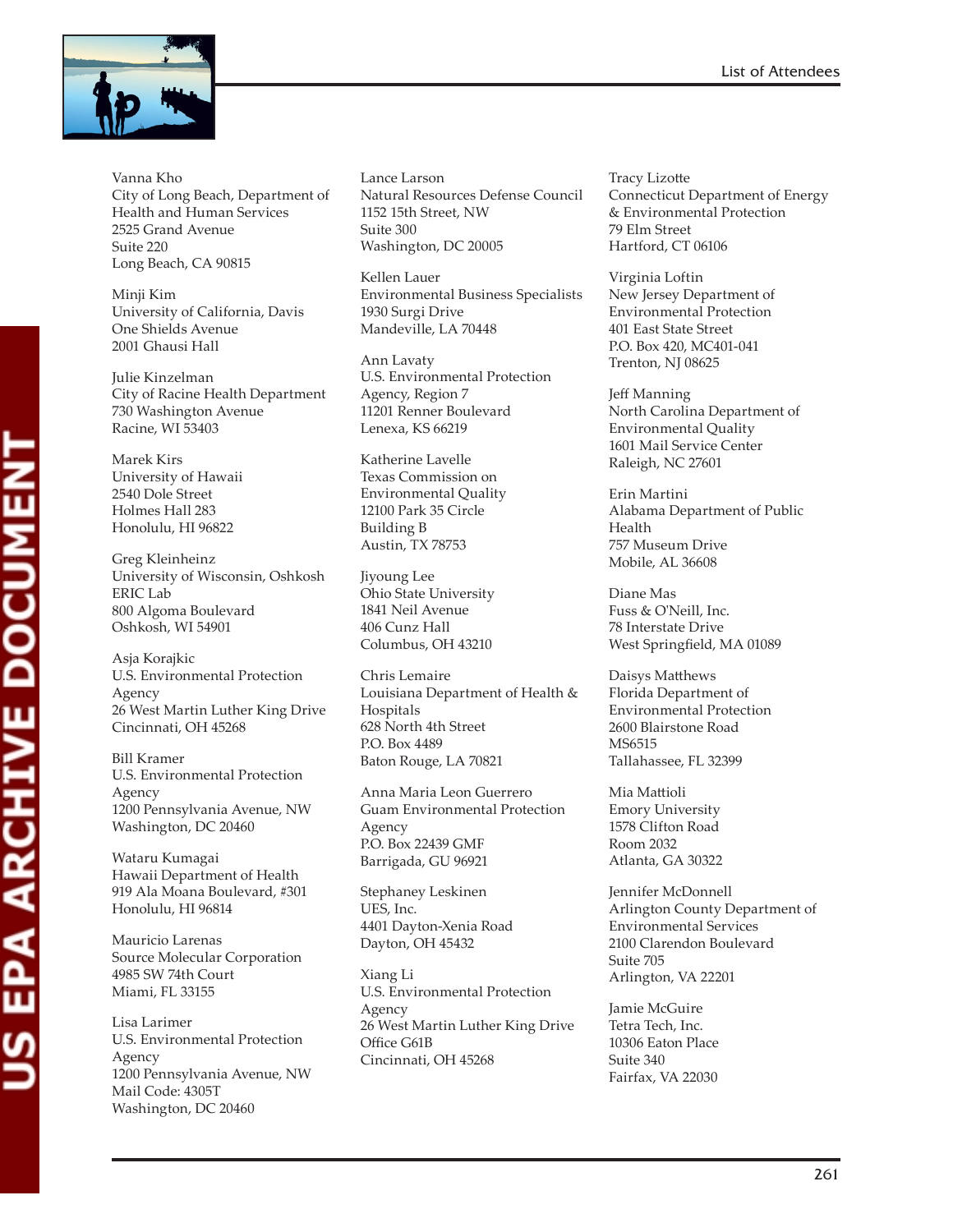

Tim McLean Tulane University 6823 St. Charles Avenue 400 Lindy Boggs New Orleans, LA 70118

Sandra McLellan University of Wisconsin-Milwaukee 600 East Greenfield Avenue Milwaukee, WI 53207

Brian McMinn U.S. Environmental Protection Agency 26 West Martin Luther King Drive Cincinnati, OH 45268

Trevor McProud New York City Department of Health and Mental Hygiene 42-09 28th Street Queens, NY 11101

Adam Mednick University of Wisconsin Sea Grant Institute 1975 Willow Drive Madison, WI 53706

Todd Megronigle AbTech Industries 4110 N. Scottsdale Road Suite 235 Scottsdale, AZ 85251

Heather Merritt Maryland Department of the Environment 1800 Washington Boulevard Suite 540 Baltimore, MD 21230

Michael Meyer Chattahoochee Riverkeeper 916 Joseph Lowery Boulevard, NW Suite 3 Atlanta, GA 30318

Marirosa Molina U.S. Environmental Protection Agency 960 College Station Road Athens, GA 30605

Hannah Moore Oregon Department of Environmental Quality 3150 NW 229th Avenue Suite 150 Hillsboro, OR 97124

Erin Morris South Carolina Department of Health & Environmental Control 1362 McMillan Avenue Suite 300 Charleston, SC 29405

Leah Motta U.S. Virgin Islands Department of Planning & Natural Resources, Department of Environmental Protection #45 Mars hill Frederiksted, VI 00840

Scott Murakawa Hawaii Department of Health 919 Ala Moana Boulevard Room 301 Honolulu, HI 96814

Olga Naidenko American Association for the Advancement of Science U.S. EPA Office of Water Office of Science and Technology Washington, DC 20460

Sharon Nappier U.S. Environmental Protection Agency 1200 Pennsylvania Avenue, NW Mail Code: 4304T Washington, DC 20460

Raghav Narayanan Anchor QEA, LLC 123 Tice Boulevard Woodcliff Lake, NJ 07677

Meghann Niesen U.S. Environmental Protection Agency 1200 Pennsylvania Avenue, NW Washington, DC 20460

Jean Pierre Nshimyimana Singapore-MIT Alliance for Research and Technology - CENSAM Singapore Centre for Environmental Life Sciences Engineering Nanyang Technological University (NTU) 60 Nanyang Drive Singapore, 639798

Diane O'Donohue City and County of San Francisco 3500 Great Highway San Francisco, CA 94132

Ryan Okano Saipan Bureau of Environmental and Coastal Quality P.O. Box 501304 Saipan, MP 96950

Watson Okubo Hawaii Department of Health 919 Ala Moana Boulevard, #301 Honolulu, HI 96814

Kathryn O'Mara U.S. Environmental Protection Agency 3115 Arrowhead Farms Road Gambrills, MD 21054

Kim Osborn ICF International 9300 Lee Highway Fairfax, VA 22031

Kevin Oshima U.S. Environmental Protection Agency 26 West Martin Luther King Drive Cincinnati, OH 45268

Lindsey Page City of Milwaukee Health Department 841 North Broadway Milwaukee, WI 53202

Andy Page InnovaPrep, LLC 132 East Main Drexel, MO 64742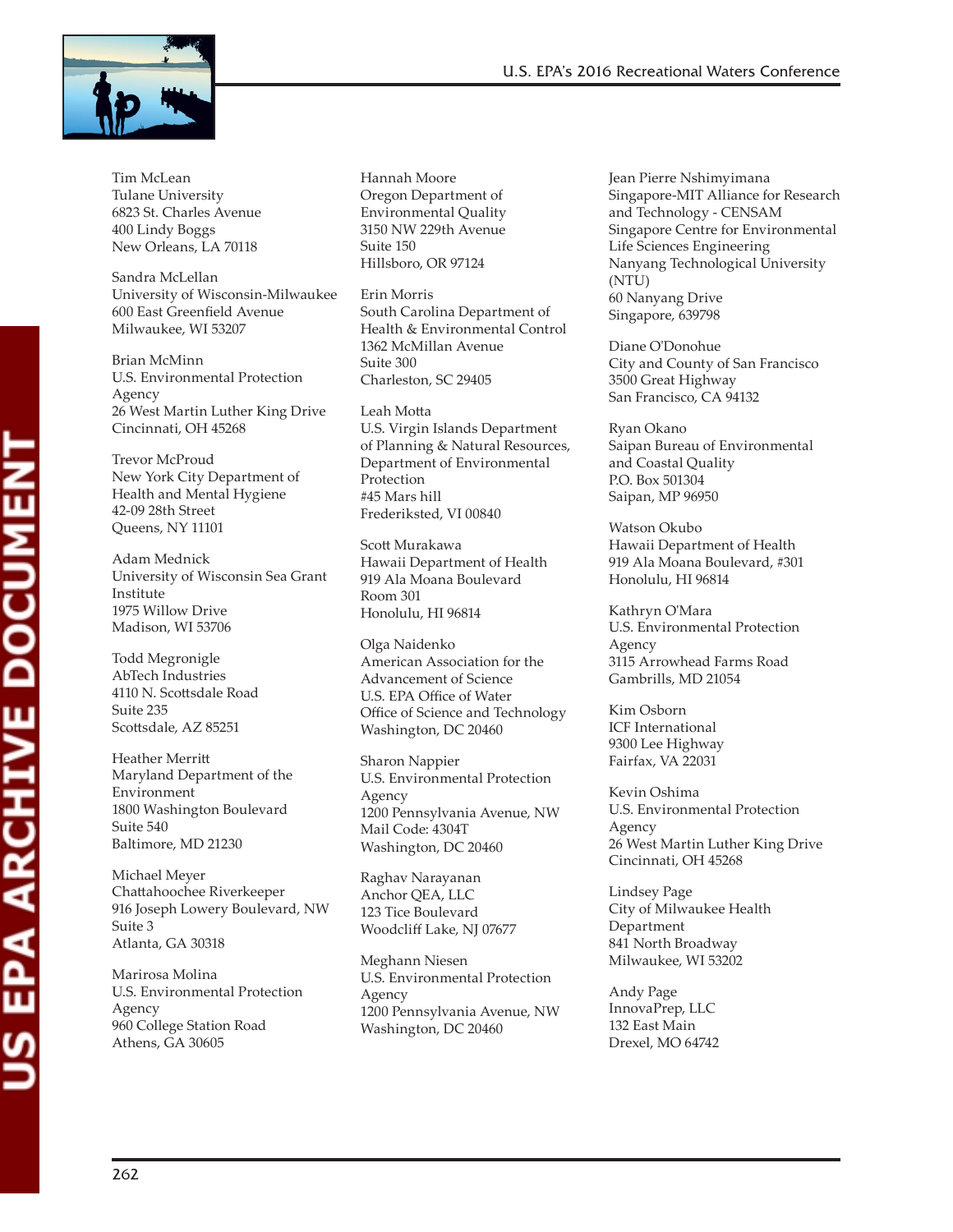

Aaron Parker Makah Tribe

Amie Parris Rhode Island Department of Health 3 Capitol Hill Room 205 Providence, RI 02908

Dave Payne South Carolina Department of Health & Environmental Control 104 Parker Drive Burton, SC 29906

Linda Pechacek LDP Consultants, Inc. 2115 Chantilly Lane Houston, TX 77018

Rob Pedersen U.S. Environmental Protection Agency, Region 10 1200 6th Avenue Suite 900 Seattle, WA 98101

James Pena Thermo Fisher Scientific 2130 Woodward Austin, TX 78744

Nancy Pierson Suffolk County Health Department 360 Yaphank Avenue Suite 2B Yaphank, NY 11980

Alan Piggot Rosenstiel School of Marine and Atmospheric Science 1448 Columbia Street Houston, TX 77008

Gretchen Pikul Alaska Department of Environmental Conservation 410 Willoughby Avenue Suite 303 Juneau, AK 99811-1800

W. David Polk Florida Department of Health 4052 Bald Cypress Way Bin A-08 Tallahassee, FL 32301

JD Potts North Carolina Department of Environmental Quality P.O. Box 769 Morehead City, NC 28557

Verna Potts Prairie Band Potawatomi Nation 15434 K Road Mayetta, KS 66509

Shannon Prendergast Tetra Tech, Inc. 10306 Eaton Place Suite 340 Fairfax, VA 22030

Eberto Presas The University of Texas Rio Grande Valley 100 Marine Lab Drive South Padre Island, TX 78597

Bryan Rabon South Carolina Department of Health & Environmental Control 2600 Bull Street Columbia, SC 29201

John Ravenscroft U.S. Environmental Protection Agency 1201 Pennsylvania Avenue, NW Mail Code: 4304T Washington, DC 20460

Ryan Reinke Los Angeles County Sanitation **Districts** 1965 Workman Mill Road Whittier, CA 90601

Sean Remata City & County of Honolulu 1350 Sand Island Parkway Honolulu, HI 96819

Jon Richardson Virginia Department of Health 23191 Front Street Accomac, VA 23301

Jennifer Richkus RTI International 701 13th Street, NW #750 Washington, DC 20005

Virginia Roberts Centers for Disease Control and Prevention National Center for Emerging and Zoonotic Infectious Diseases 1600 Clifton Road NE Mailstop C-09 Atlanta, GA 30329

Patsy Root IDEXX 1 IDEXX Drive Westbrook, ME 04092

Debbie Rouse Delaware Department of Natural Resources and Environmental Control 100 W. Water Street Suite 10 B Dover, DE 19904

Julianne Ruffner Washington State Department of Ecology 300 Desmond Drive, SE Lacey, WA 98503

Gerald Ruiz ATC Associates 3626 Westchase Drive Houston, TX 77042

Donald Sagrera Teche-Vermilion Fresh Water District 315 South College Suite 110 Lafayette, LA 70503

Edwin Robert Salas Guam Environmental Protection Agency P.O. Box 22439 GMF Barrigada, GU 96921

Joel Salter U.S. Environmental Protection Agency, Region 10 805 SW Broadway Suite 500 Portland, OR 97205

Elizabeth Sams U.S. Environmental Protection Agency 109 T.W. Alexander Drive Research Triangle Park, NC 27711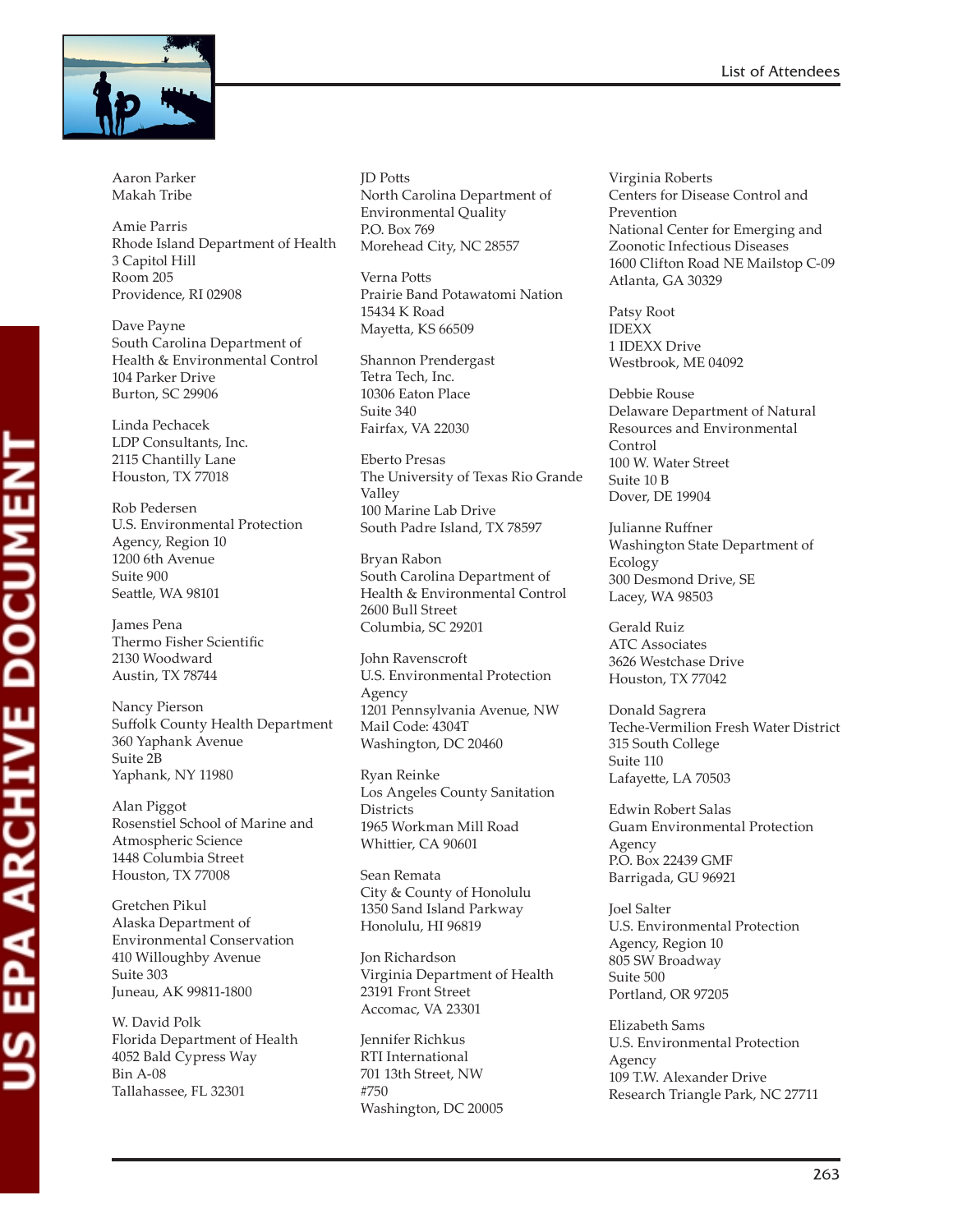

Debby Sargeant Washington State Department of Ecology and Health 300 Desmond Drive P.O. Box 47600 Lacey, WA 98504

Lauren Sassoubre University at Buffalo (SUNY) 87 University Avenue Buffalo, NY 14214

Phillip Scanlan 1832 Village Court Amelia Island, FL 32034

Jeanette Schnars Regional Science Consortium 301 Peninsula Drive Suite 9 Erie, PA 16505

Josh Schultz Idaho Department of Environmental Quality 1410 North Hilton Boise, ID 83634

Orin Shanks U.S. Environmental Protection Agency 26 West Martin Luther King Drive Cincinnati, OH 45268

Dan Shapley Riverkeeper 20 Secor Road Ossining, NY 10562

Drew Sheehan Alabama Department of Public Health 757 Museum Drive Mobile, AL 36608

Samendra Sherchan Tulane University 1440 Canal Street Suite 2100 New Orleans, LA 70112

Nilay Sheth University of Wisconsin, Oshkosh 800 Algoma Boulevard Oshkosh, WI 54901

Abhilasha Shrestha University of Illinois at Chicago 2121 West Taylor Street Mail Code: 922 Chicago, IL 60612

Reid Simmer University of Iowa 116 Hawkeye Court Apartment 201 Iowa City, IA 52246

La Dona Slack Corpus Christi-Nueces County Public Health District Laboratory Division 1702 Horne Road Corpus Christi, TX 78416

Margaret Smigo Virginia Department of Health 109 Governor Street P.O. Box 2448 Richmond, VA 23219

Mark Sobsey University of North Carolina, Chapel Hill 135 Dauer Drive CB # 7431 Chapel Hill, NC 27599

Jeff Soler Soller Environmental

Helena Solo-Gabriele University of Miami 1251 Memorial Drive McArthur Engineering Building, Room 252 Coral Gables, FL 33146

Chris Stevenson CGI Federal, Inc

Amber Stilwell Regional Science Consortium 301 Peninsula Drive Suite 9 Erie, PA 16505

Veeraraghavan Sundar UES Inc. 4401 Dayton Xenia Road Dayton, OH 45432

Danielle Tesch U.S. Environmental Protection Agency 1650 Arch Street Mail Code: 3Ai00 Philadelphia, PA 19103

Beverly L. Thomas Government of the Virgin Islands 3438 Kronprindsens Gade 3rd Floor GERS Building St. Thomas, VI 00802

Charles Thompson Mississippi Department of Environmental Quality P.O. Box 2261 Jackson, MS 39225

Jason Thompson Swinomish Department of Environmental Protection 11430 Moorage Way La Conner, WA 98229

Hannah Thompson Hampton Roads Sanitation District 1432 Air Rail Avenue Virginia Beach, VA 23455

Vanessa Thulsiraj Mount Saint Mary's University 4595 California Avenue Unit 405 Long Beach, CA 90807

Steven Tidwell Food and Drug Administration 5100 Paint Branch Parkway HFS 325, Room 3C-085 College Park, MD 20740

Tony Truong Bio-Rad Laboratories 2000 Alfred Nobel Drive Hercules, CA 94547

Jewel Tuiasosopo American Samoa Environmental Protection Agency P.O. Box 3943 Pago Pago, AS 96799